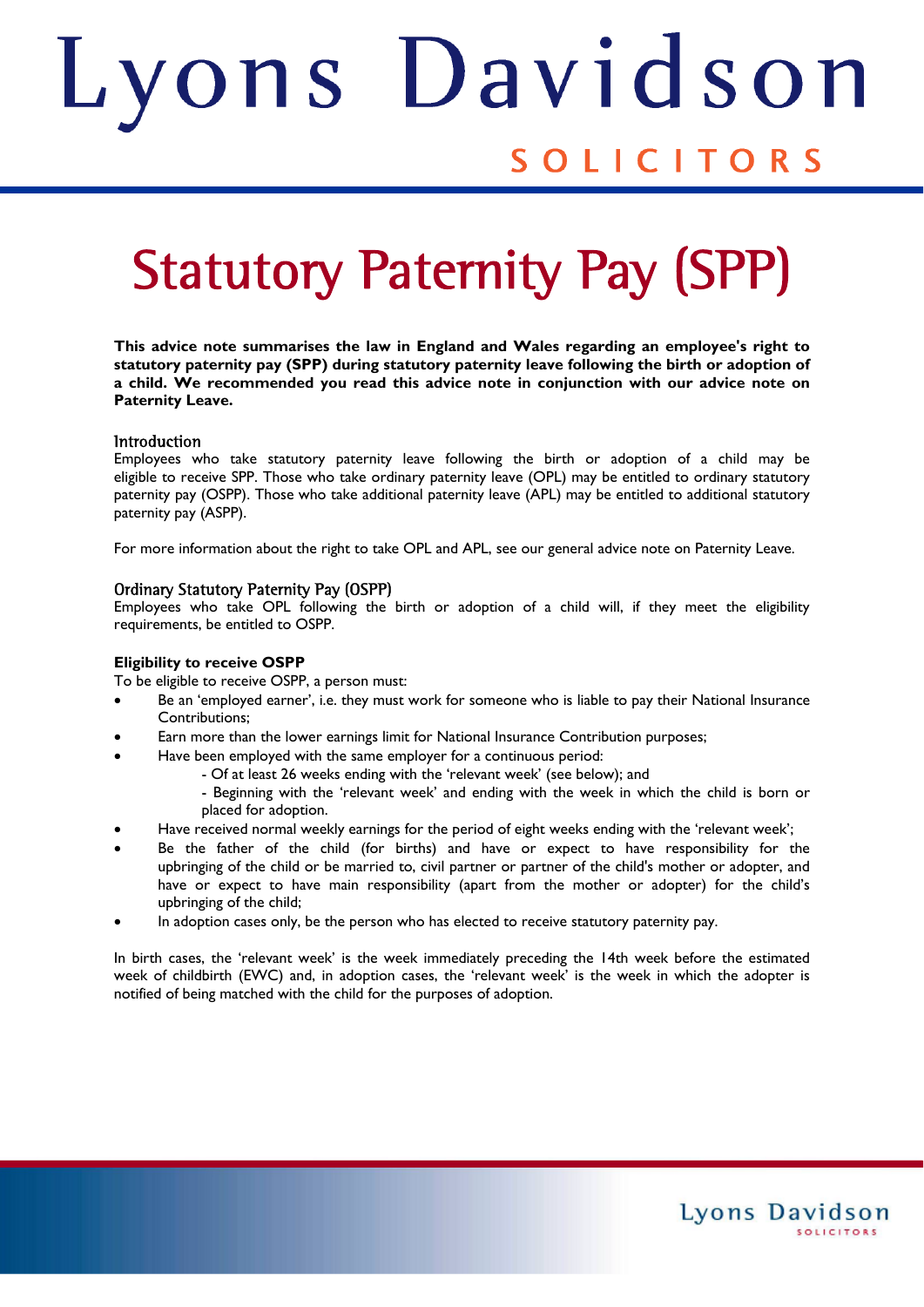# **Notice Requirement**

The employee must give the employer at least 28 days' notice of the date from which the employee expects to receive OSPP. If it is not reasonably practicable to give notice within 28 days, the employee must do so as soon as reasonably practicable.

The employee must provide the following information in writing to their employer:

- Their name;
- The date from which it is expected that the liability to pay OSPP will begin;
- The period of OPL they have chosen;
- For births, the EWC and, if the child has already been born, the date of birth;
- For adoptions, the date on which the child is expected to be placed for adoption or, where the child has already been placed for adoption, the date of placement; and
- For adoptions, the date that the adopter was notified that they had been matched with the child for the purposes of adoption.

The employee must also provide evidence in the form of a written declaration stating that:

- They are taking leave either to care for the child or to support the mother or adopter; and
- For births:, they are the father of the child (and have or expect to have responsibility for the upbringing of the child); or if they are not the father but are married to, civil partner or partner of the child's mother and have or expect to have main responsibility (apart from the mother) for the child's upbringing of the child);
- For adoptions: they are married to, civil partner or partner of the child's adopter (or, where there are two adopters, married to, civil partner or partner of the other adopter) and that they have or expect to have main responsibility (apart from the child's adopter or together with the other adopter) for the child's upbringing; and
- That they have elected to receive SPP for adoption and not Statutory Adoption Pay.

# **Period of OSPP**

OSPP is payable for a period of one or two consecutive weeks within the 'qualifying period', which is 56 days from the date of the child's birth or placement for adoption.

In order to receive OSPP, the employee must be taking OPL to care for the child or support the child's mother or adopter. The employee will not receive OSPP for a 'statutory pay week' (any period of seven days) if, at the beginning of the week, that was not the purpose for which they were taking OPL.

# **Working during OSPP**

An employee will not receive OSPP for a statutory pay week if the employee works any part of that week or if he or she works for an employer who is not liable to pay the employee OSPP.

Where an employee has one or more employers and works any part of a statutory pay week for the employer who is not liable to pay OSPP, then OSPP is payable if the employee worked for that employer in the 15th week before the EWC or the expected week of placement of a child for adoption.

# Additional Statutory Paternity Pay (ASPP)

Employees who take APL are entitled to ASPP if they meet the eligibility requirements. The criteria mirror that for OSPP above. However, in addition:

- The employee must be employed for a continuous period beginning with the 'relevant week' (see above) and ending with the week before the ASPP period for the child begins;
- The employee must be taking APL in order to care for the child during the ASPP period.

The child's mother or adopter must also:

- Have been entitled to statutory maternity or adoption pay as a result of pregnancy or adoption;
- Have or been treated as having returned to work with at least two weeks' statutory maternity or adoption pay remaining (but not before the two weeks compulsory maternity leave or, in the case of adoption, not before two weeks after the child was placed for adoption with them).

Lyons Davidson

**SOLICITORS**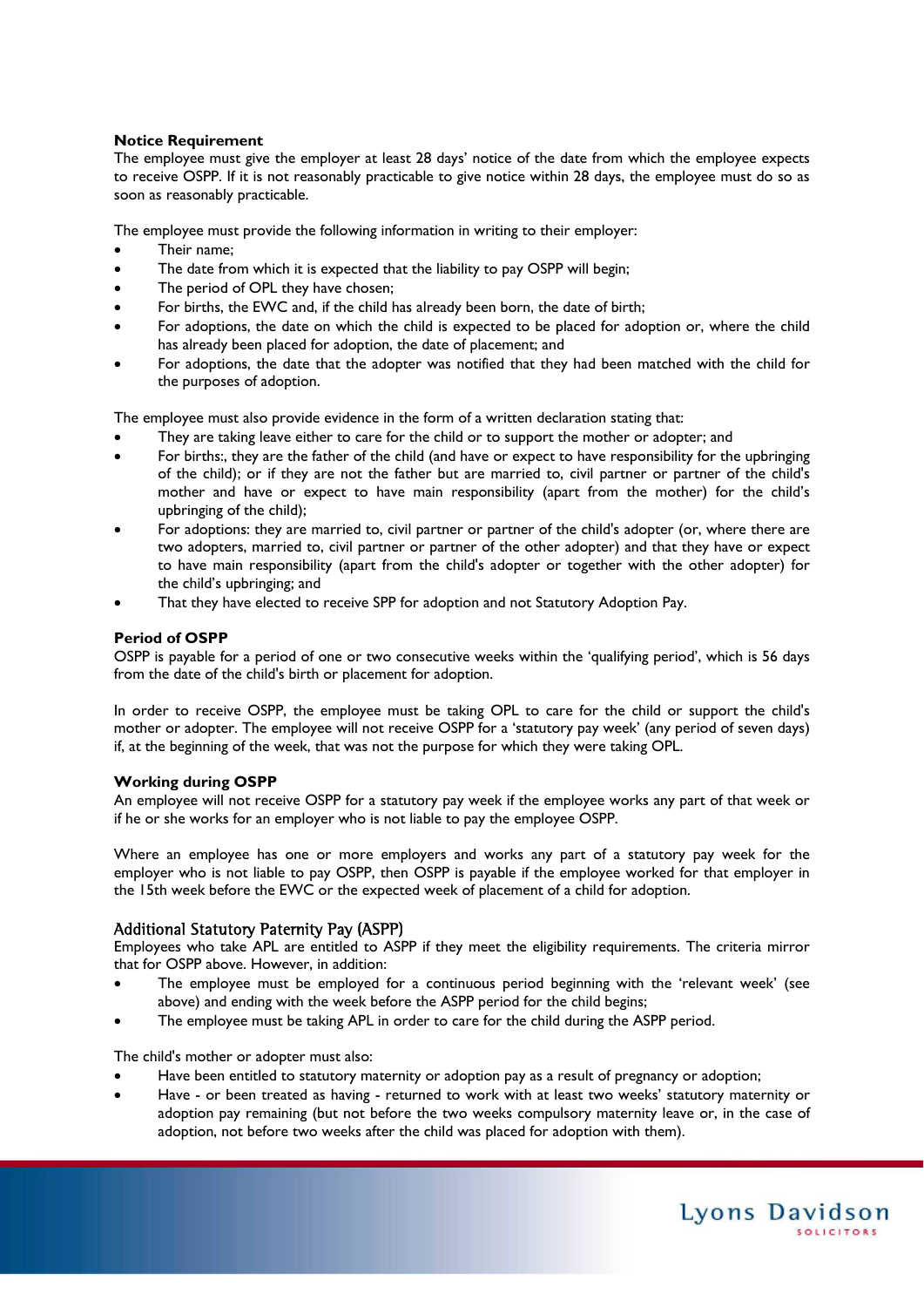# **Amount of ASPP**

The total number of weeks of ASPP that the employee may receive will depend on the number of unused weeks of maternity allowance, SMP or SAP that were left when their spouse or partner returned to work.

# **Notice requirement**

At least eight weeks before the date on which the employee wishes to start ASPP the employee must give their employer written notice of:

- Their name;
- The EWC or the date on which the employee was notified of having been matched for adoption with the child;
- The child's date of birth or the date on which the child was placed for adoption with the employee; and
- The date from which it is expected that the liability to pay ASPP will begin;
- The date on which it is expected that the liability to pay ASPP will end.

A signed 'employee declaration' stating that:

- The information they have provided is correct;
- The purpose of their APL will be to care for the child;
- They are either the child's father or married to, civil partner or partner of the child's mother or, in the case of adoption, they are married to, civil partner or partner of the child's adopter;
- They have, or expect to have, main responsibility (apart from the child's mother) for bringing up the child or, for adoptions, that they have been matched for adoption with the child.

A signed 'mother declaration' from the child's mother or an 'adopter declaration' from the child's adopter, stating:

- The mother's or adopter's, name, address and national insurance number.
- That the mother or adopter, was entitled, by reason of her pregnancy with the child or by reason of the adoption, to maternity allowance or statutory maternity or adoption pay;
- The start date of the statutory maternity allowance period or maternity or adoption pay period in respect of the child;
- That the mother, or adopter, has given their employer notice that they are returning to work;
- The date on which the mother or adopter intends to return to work;
- That to their knowledge the employee is the only applicant for ASPP for the child;
- That the mother or adopter consents to the employer processing the information that they have provided in the declaration.

Within 28 days of receiving the information and declarations, the employer:

- May request the name and business address of the mother's or adopter's, employer; and
- May (in birth cases) request a copy of the child's birth certificate;
- May (in adoption cases) request evidence, in the form of one or more documents issued by the adoption agency that matched the employee with the child, of:
	- The agency's name and address;
	- The date on which the employee was notified of having been matched with the child;
	- The date given by the agency on which it expected to place the child with the employee for adoption.

The employee must comply within 28 days of such a request being made by the employer. Following this, the employer has 28 days to provide the employee with written confirmation of the start and end dates of their ASPP period.

Lyons Davidson